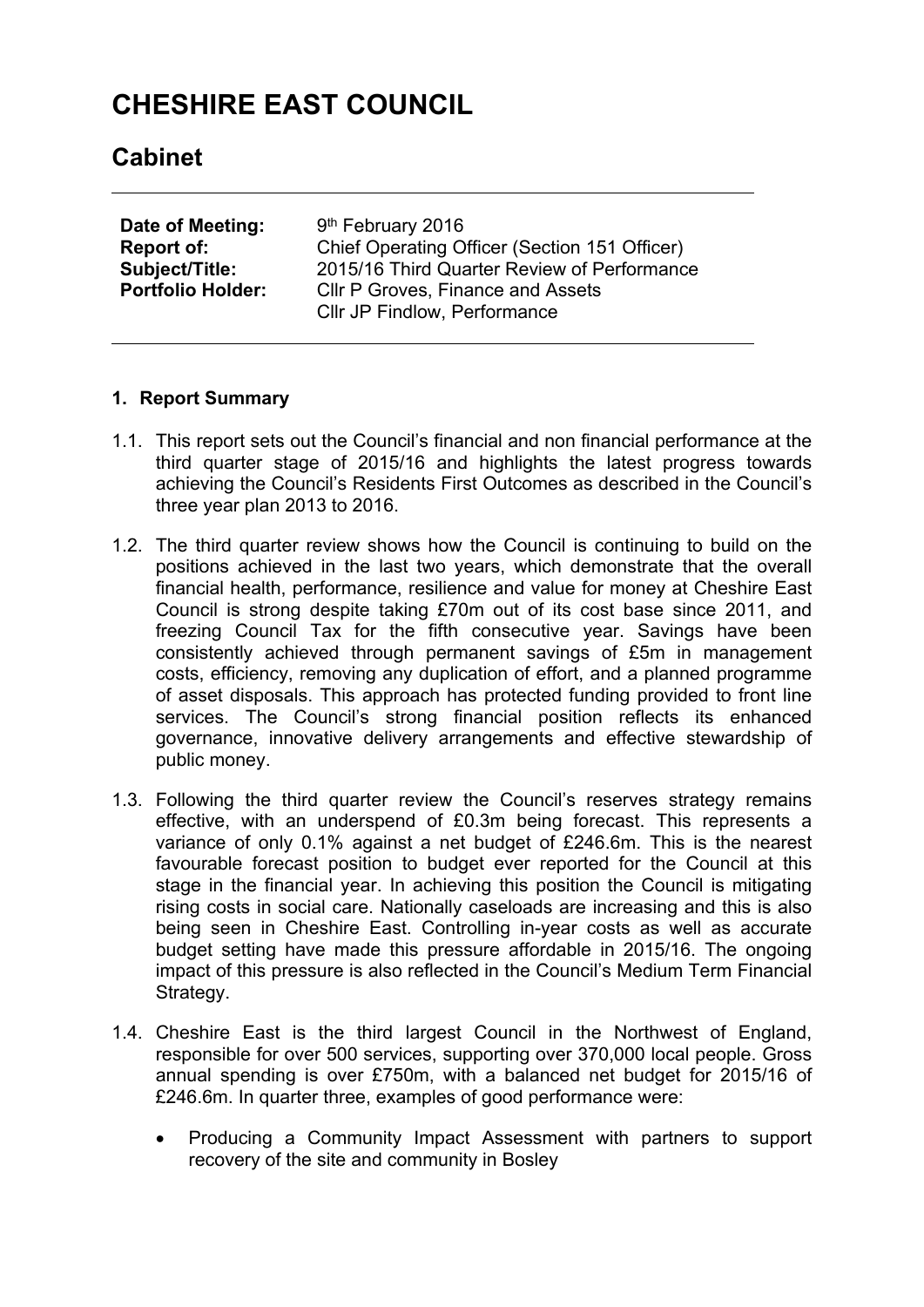- Achieving 2<sup>nd</sup> best ranking in the country for Cheshire East schools
- Confirmed waste recycling rate of 57% which places Cheshire East in top 10% of local authorities
- 1.5. The attached report, **Annex 1**, sets out further details of how the Council is performing in 2015/16. It is structured into three sections:

**Section 1 Summary of Council Performance** - brings together the positive impact that service performance and financial performance have had on the 5 Residents First Outcomes after three quarters of the year.

**Section 2 Financial Stability** - provides an update on the Council's overall financial position. It demonstrates how spending in 2015/16 has been funded, including the positions on overall service budgets, grants, council tax and business rates, treasury management, centrally held budgets and the management of the Council's reserves.

**Section 3 Workforce Development** - provides a summary of the key issues relating to the Council's workforce development plan.

#### **2. Recommendations**

- 2.1 Cabinet is asked to consider and comment on the third quarter review of 2015/16 performance, in relation to the following issues:
	- the summary of performance against the Council's 5 Residents First Outcomes **(Section 1)**;
	- the projected service revenue and capital outturn positions, overall financial stability of the Council, and the impact on the Council's reserves position **(Section 2)**;
	- the delivery of the overall capital programme **(Section 2, paragraphs 182 to 193 and Appendix 4)**;
	- fully funded supplementary capital estimates and virements up to £250,000 approved in accordance with Finance Procedure Rules (**Appendix 5);**
	- changes to Capital Budgets made in accordance with the Finance Procedure Rules **(Appendix 8)**;
	- treasury management investments and performance (**Appendix 9**);
	- management of invoiced debt **(Appendix 11)**;
	- use of earmarked reserves **(Appendix 12)**;
	- update on workforce development and staffing **(Section 3)**.
- 2.2 Cabinet is asked to approve:
	- fully funded supplementary capital estimates and virements above £250,000 in accordance with Finance Procedure Rules (**Appendix 6);**
	- supplementary revenue estimates to be funded by additional specific grant (**Appendix 10)**.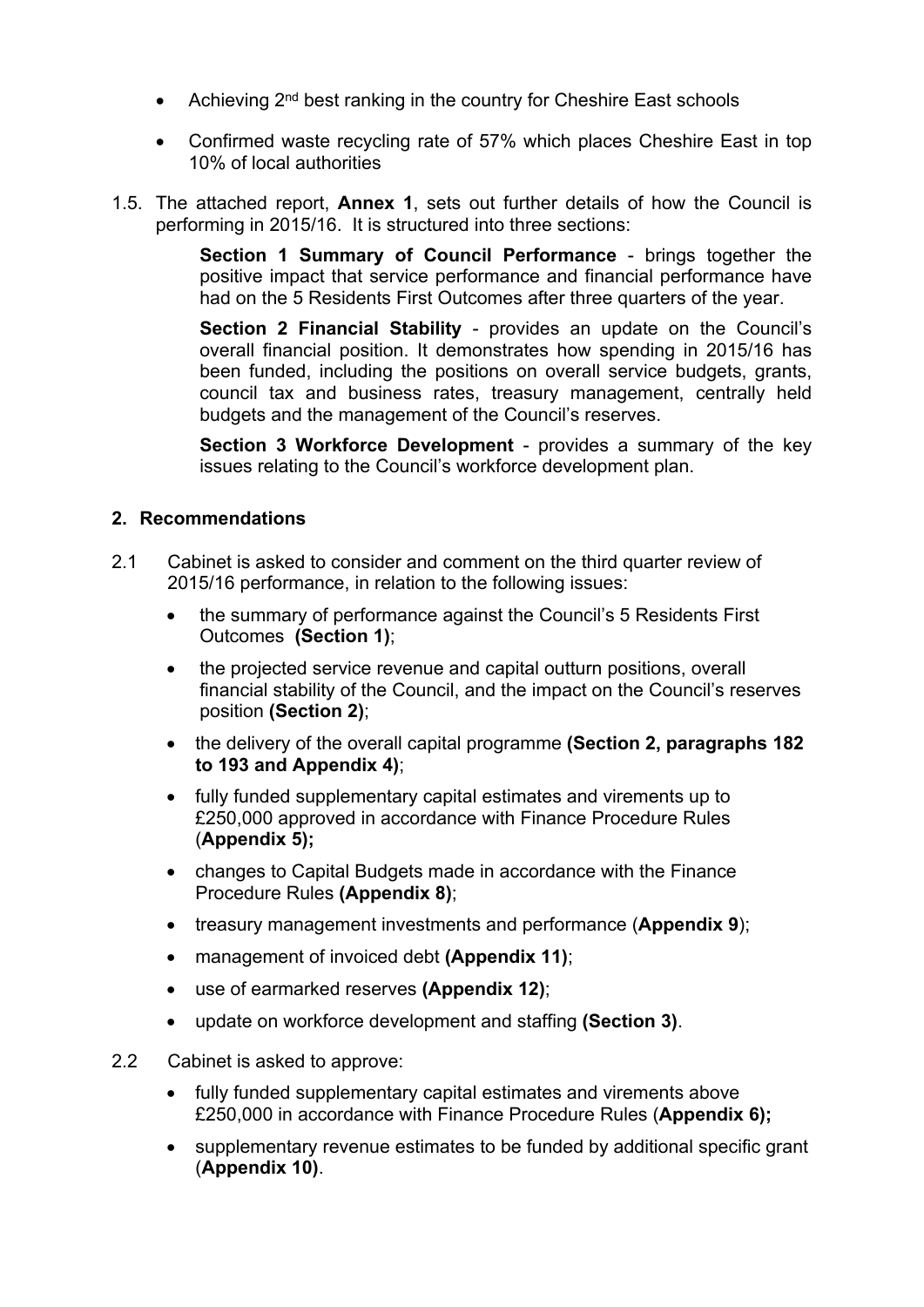- 2.3 Cabinet is asked to recommend that Council approve:
	- fully funded supplementary capital estimates and virements above £1,000,000 in accordance with Finance Procedure Rules (**Appendix 7**).

#### **3. Other Options Considered**

3.1. None.

#### **4. Reasons for Recommendation**

4.1. The overall process for managing the Council's budget, promoting value for money and complying with its Finance Procedure Rules, ensures that any changes that become necessary during the year are properly authorised. This report sets out those areas where any further approvals are now required.

#### **5. Background/Chronology**

- 5.1. The Council's quarterly reporting structure provides forecasts of a potential year-end outturn. The forecasts in this report highlight achievements against outcomes and provide an indication of potential risks at this stage of the year.
- 5.2. At the third quarter stage, the Council's reserves strategy remains effective with a modest underspend of £0.3m (0.1%) against a budget of £246.6m. Portfolio Holders and the Management Group Board continue to focus on managing this position to avoid any impact on the Council's general reserves at year end.

#### **6. Wards Affected and Local Ward Members**

6.1. All

#### **7. Implications of Recommendation**

#### 7.1. **Policy Implications**

7.1.1. Performance management supports delivery of all Council policies. The projected outturn position, ongoing considerations for future years, and the impact on general reserves have been fed into the assumptions underpinning the 2016/19 medium term financial strategy.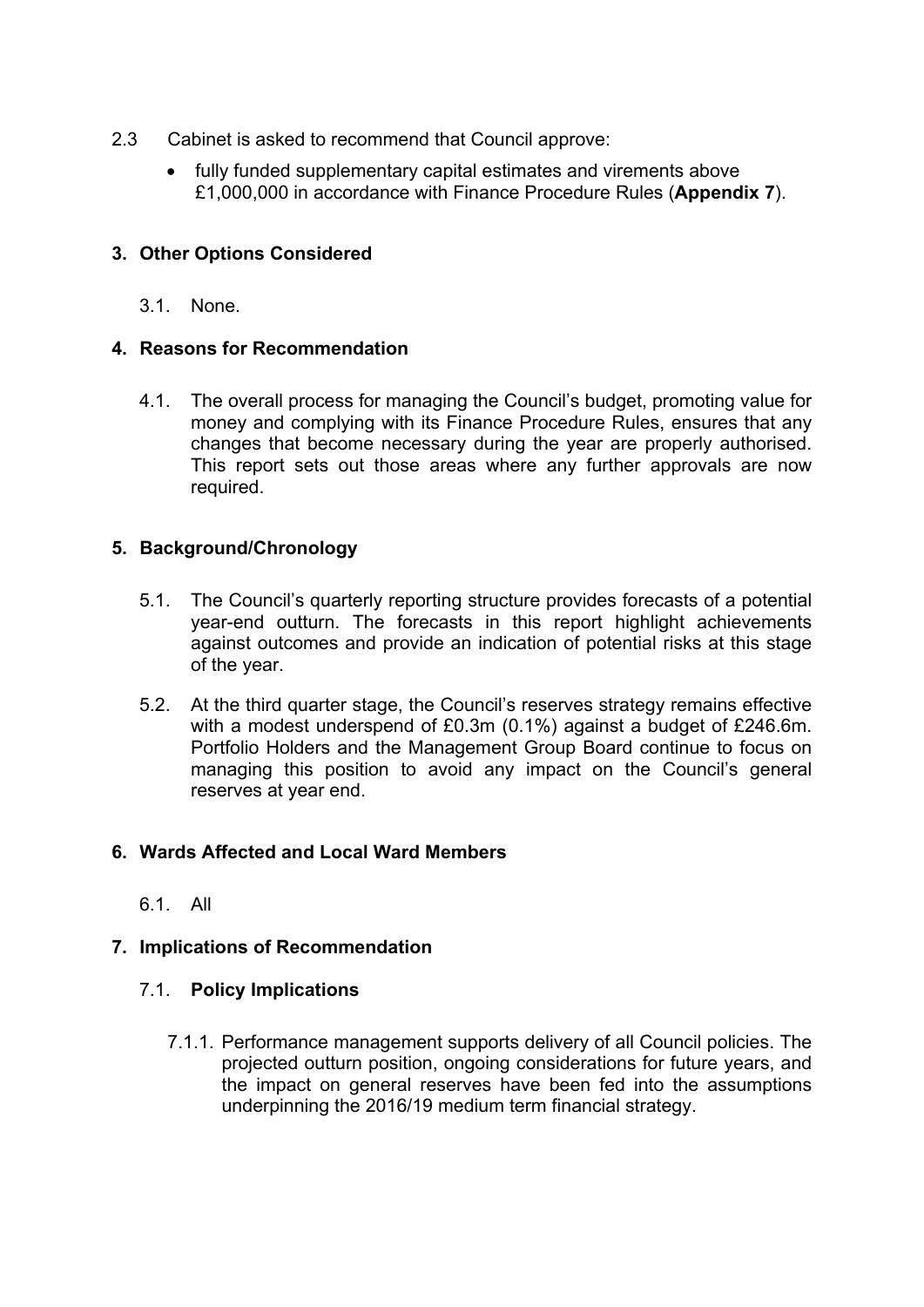#### 7.2. **Legal Implications**

- 7.2.1. The legal implications surrounding the process of setting the 2013 to 2016 medium term financial strategy were dealt with in the reports relating to that process. The purpose of this paper is to provide a progress report at the third quarter stage in 2015/16. That is done as a matter of prudential good practice, notwithstanding the abolition of centrally imposed reporting requirements under the former National Indicator Set.
- 7.2.2. The only implications arising directly from this report relate to the internal processes of approving supplementary capital estimates and virements referred to above which are correctly dealt with through the Finance Procedure Rules as discussed.
- 7.2.3. There may well be legal implications that arise when activities funded from the budgets that this report deals with are undertaken, but those implications will be dealt with in the individual reports to Members or Officer Decision Records that relate.

#### 7.3. **Financial Implications**

7.3.1. The Council's financial resources are aligned to the achievement of stated outcomes for local residents and communities. Monitoring and managing performance helps to ensure that resources are used effectively and that business planning and financial decision making are made in the right context of performance – to achieve better outcomes from an appropriate cost base.

#### 7.4. **Equality Implications**

7.4.1. This report is a backward look at Council activities in quarter three and predicts the year end position. Any equality implications that arise from activities funded by the budgets that this report deals with will be dealt with in the individual reports to Members or Officer Decision Records that relate.

#### 7.5. **Rural Community Implications**

7.5.1. The report provides details of service provision across the borough.

### 7.6. **Human Resources Implications**

7.6.1. This report is a backward look at Council activities in quarter three and predicts the year end position. Any HR implications that arise from activities funded by the budgets that this report deals with will be dealt with in the individual reports to Members or Officer Decision Records that relate.